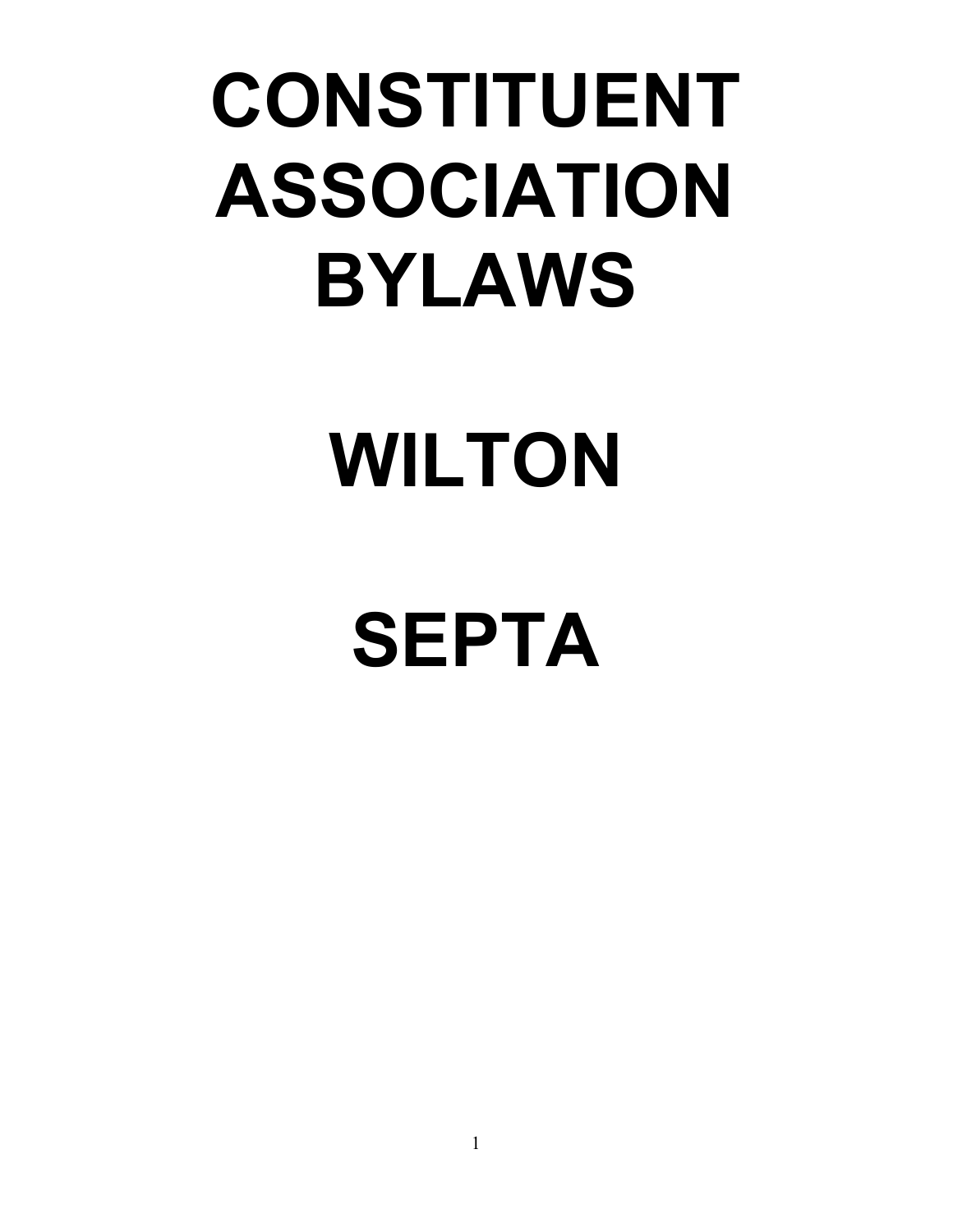| <b>ARTICLE</b>       |                                           | <b>PAGE</b>     |
|----------------------|-------------------------------------------|-----------------|
| <b>ARTICLE I</b>     | <b>NAME</b>                               | 3               |
| <b>ARTICLE II</b>    | <b>PURPOSES</b>                           | 3               |
| <b>ARTICLE III</b>   | <b>BASIC POLICIES</b>                     | 3               |
| ARTICLE IV           | RELATIONSHIP WITH NATIONAL PTA AND CT PTA | 4               |
| <b>ARTICLE V</b>     | <b>MEMBERSHIP AND DUES</b>                | 5               |
| <b>ARTICLE VI</b>    | <b>OFFICERS</b>                           | 5               |
|                      | ARTICLE VII DUTIES OF OFFICERS            | $\overline{7}$  |
| <b>ARTICLE VIII</b>  | <b>BOARD OF DIRECTORS</b>                 | 8               |
| <b>ARTICLE IX</b>    | <b>EXECUTIVE COMMITTEE</b>                | 10              |
| <b>ARTICLE X</b>     | <b>COMMITTEES</b>                         | 10              |
| <b>ARTICLE XI</b>    | <b>GENERAL MEMBERSHIP MEETINGS</b>        | 11              |
| <b>ARTICLE XII</b>   | <b>COUNCIL MEMBERSHIP</b>                 | 11              |
| <b>ARTICLE XIII</b>  | CONNECTICUT PTA ANNUAL MEETING            | 12              |
| <b>ARTICLE XIV</b>   | <b>FISCAL YEAR</b>                        | 12              |
|                      | ARTICLE XV PARLIAMENTARY AUTHORITY        | 12              |
| <b>ARTICLE XVI</b>   | <b>AMENDMENTS</b>                         | 12 <sup>2</sup> |
| <b>Article XVII</b>  | [Name of PTA/PTSA] CONTINUING AFFILIATION | 13              |
| <b>Article XVIII</b> |                                           | 13              |
| <b>Article XIX</b>   |                                           | 14              |
| <b>Article XX</b>    |                                           |                 |

# *Please make sure your page numbers match the Article in your table of contents.*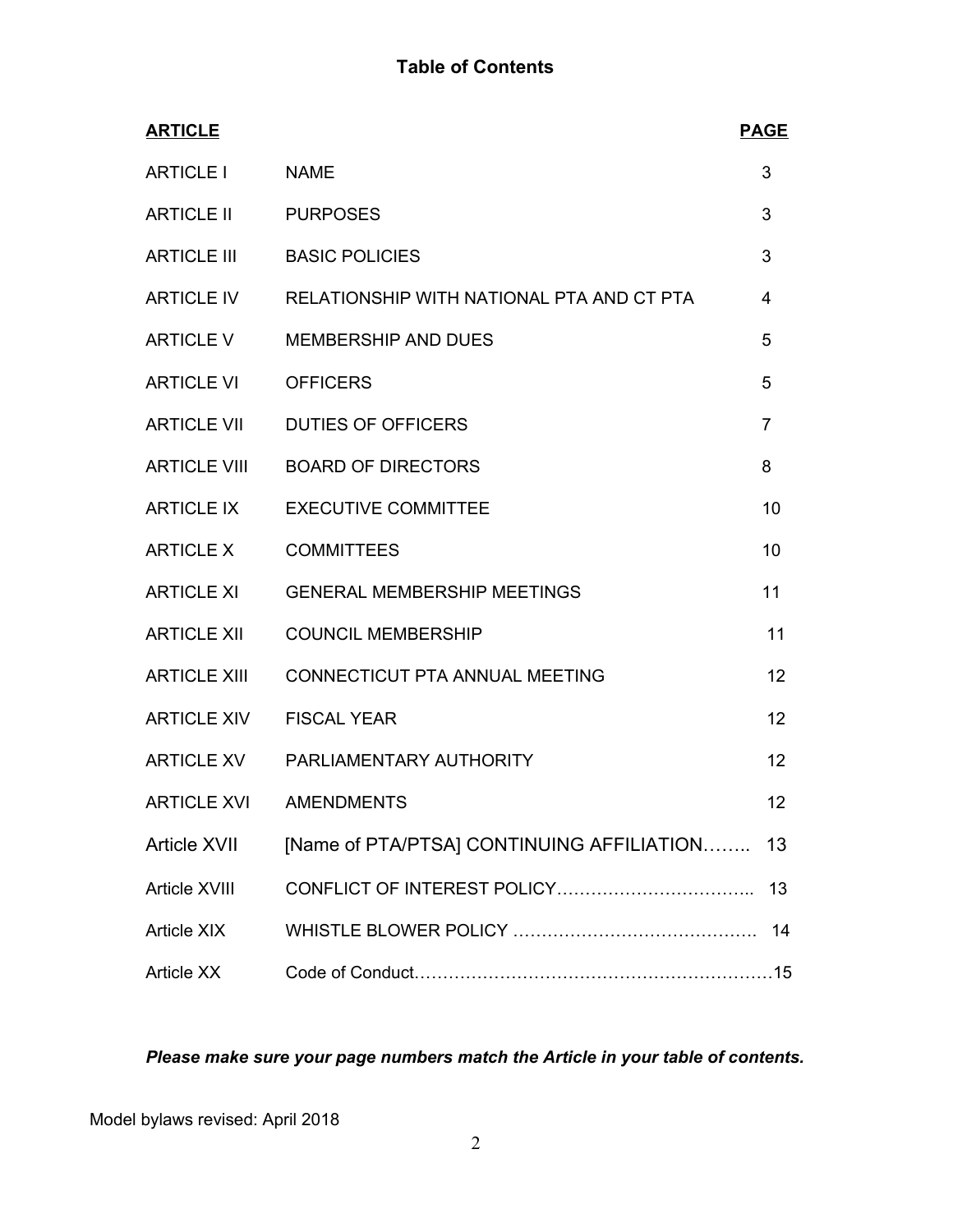#### **Article I—Name**

The name of this organization is **Wilton SEPTA** Parents and Teachers Wilton**,** Connecticut. It is a Constituent Association organized under the authority of Connecticut Congress of Parents and Teachers (Connecticut PTA) a branch of National Congress of Parents and Teachers (National PTA).

#### **Article II—Purposes**

**Section 1** The purposes of the **Wilton SEPTA** is

- a. To promote the welfare of children and youth in home, school, community, and place of worship,
- b. To raise the standards of home life,
- c. To secure adequate laws for the care and protection of children and youth,
- d. To bring into closer relation the home and the school, that parents and teachers may cooperate intelligently in the education of children and youth,
- e. To develop between educators and the general public such united efforts as will secure for all children and youth the highest advantages in physical, mental, social, and spiritual education.

**Section 2** The purposes of the PTA/PTSA are promoted through an advocacy and educational program directed toward parents, teachers, and the general public; developed through conferences, committees, projects, and programs; and governed and qualified by the basic policies set forth in Article III.

**Section 3** The organization is structured exclusively for the charitable, scientific, literary, or educational purposes within the meaning of Section 501(c) (3) of the Internal Revenue Code or corresponding section of any future federal tax code (hereinafter referred to as "Internal Revenue Code").

#### **Article III—Basic Policies**

The following are basic policies of National PTA:

- a. The organization shall be noncommercial, nonsectarian, and nonpartisan,
- b. The organization shall work with the schools and community to provide quality education for all children and youth and shall seek to participate in the decisionmaking process establishing school policy, recognizing that the legal responsibility to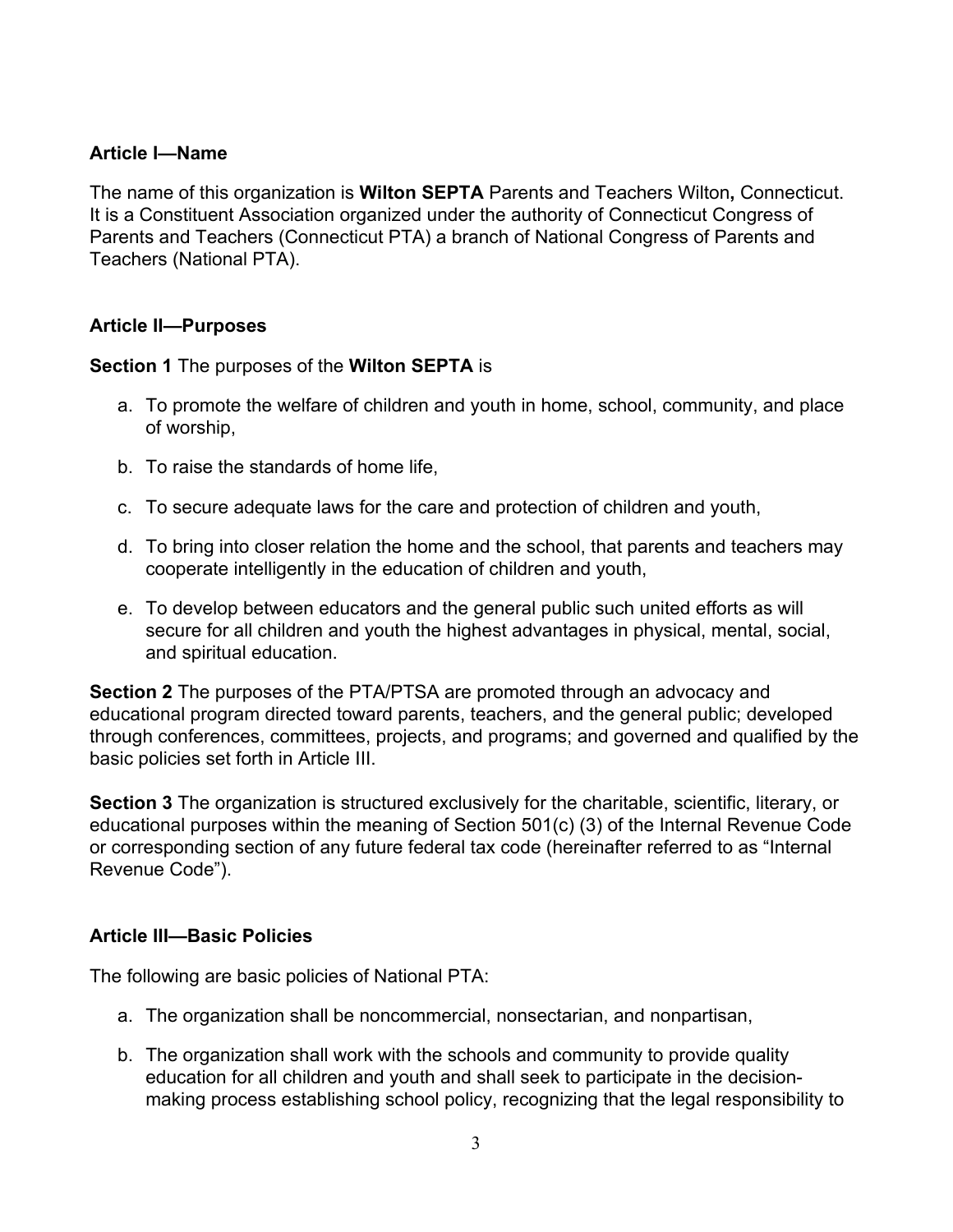make decisions has been delegated by the people to boards of education, state education authorities, and local education authorities,

- c. The organization shall work to promote the health and welfare of children and youth and shall seek to promote collaboration between parents, schools, and the community at large,
- d. No part of the net earnings of the organization shall inure to the benefit of, or be distributable to, its members, directors, trustees, officers, or other private persons except that the organization shall be authorized and empowered to pay reasonable compensation for services rendered and to make payments and distributions in furtherance of the purposes set forth in Article II hereof,
- e. Notwithstanding any other provision of these articles, the organization shall not carry on any other activities not permitted to be carried on (I) by an organization exempt from federal income tax under Section 501(c)(3) of the Internal Revenue Code or (II) by an organization, contributions to which are deductible under Section 170(c)(2) of the Internal Revenue Code,
- f. Upon the dissolution of this organization, after paying or adequately providing for the debts and obligations of the organization, the remaining assets shall be distributed to one or more nonprofit funds, foundations, or organizations that have established their tax-exempt status under Section 501(c)(3) of the Internal Revenue Code and whose purposes are in accordance with those of National PTA,
- g. The organization or members in their official capacities shall not, directly or indirectly, participate or intervene (in any way, including the publishing or distributing of statements) in any political campaign on behalf of, or in opposition to, any candidate for public office; or devote more than an insubstantial part of its activities to attempting to influence legislation by propaganda or otherwise.
- h. The organization shall not enter into membership with other organizations except such international or national organizations as may be approved by the National PTA or CT PTA Board of Directors. The PTA /PTSA representatives shall make no commitments that bind the group they represent.

### **Article IV—Relationship with National PTA and Connecticut PTA**

**Section 1** This Constituent Association shall be organized and chartered under the authority of the Connecticut PTA in the area in which this Constituent Association functions; in conformity with such rules and regulations, as the Connecticut PTA may in its bylaws prescribe. The Connecticut PTA shall issue to this Constituent Association an appropriate charter evidencing the due organization and good standing of this Constituent Association.

A Constituent Association in good standing is one that

a. Adheres to the purposes and basic policies of the PTA/PTSA;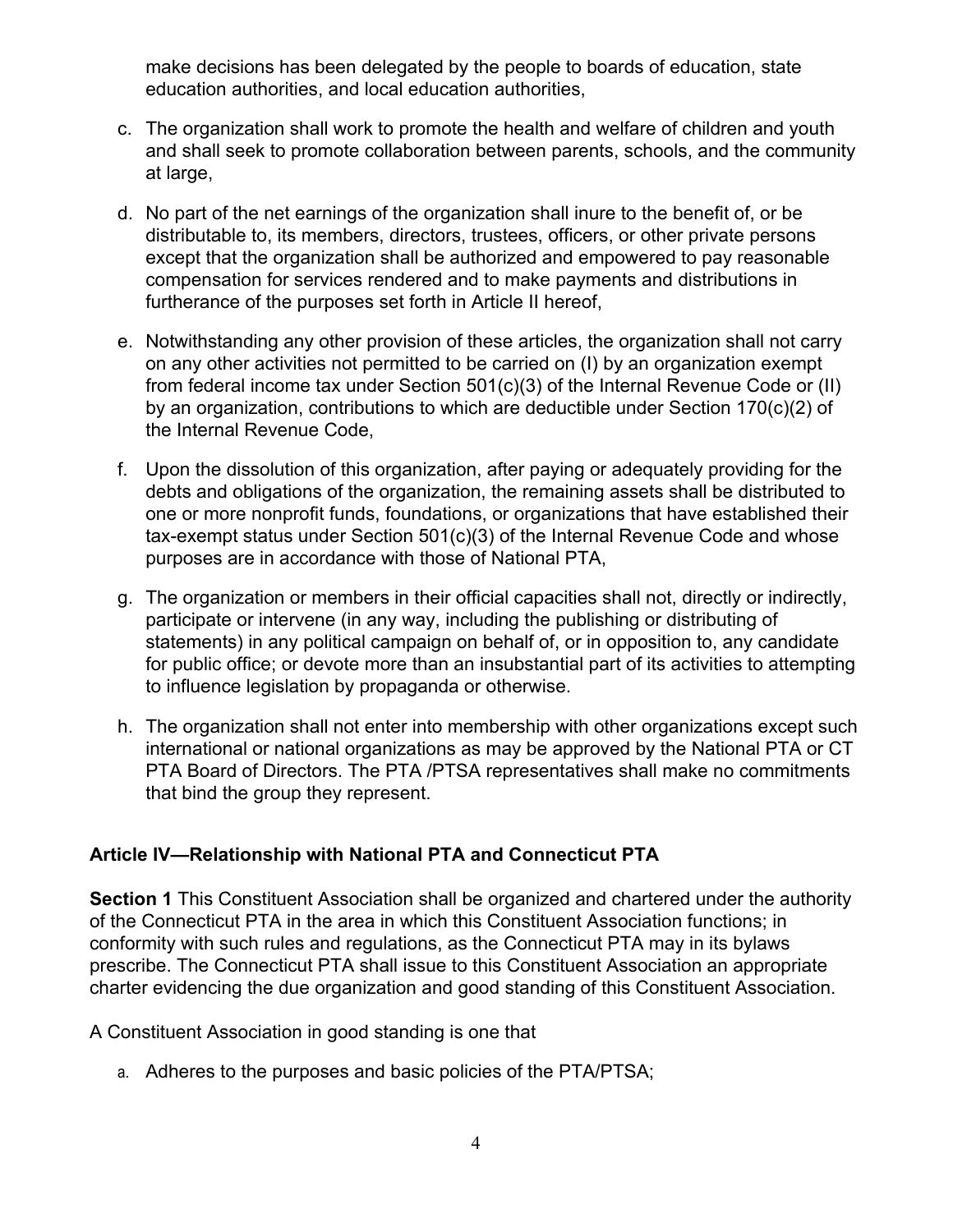- b. Remits the national portion of the dues through the state PTA/PTSA to reach the national office by dates designated by National PTA;
- c. Has bylaws approved according to the procedures of its state;
- d. Have all Presidents & Treasurers attend a Leadership Orientation course that has been provided or approved by the CT PTA. This training must be completed by Oct. 15th or within 60 days after filling a vacancy.
- e. Meets other criteria as may be prescribed by the individual state PTA/PTSA.

**Section 2** This Constituent Association shall adopt such bylaws for the government of the organization as may be approved by the Connecticut PTA. Such bylaws shall not be in conflict with National PTA Bylaws or the bylaws of Connecticut PTA.

**Section 3** This Wilton SEPTA shall include in its bylaws provisions corresponding to the Connecticut PTA Bylaws.

**Section 4** The adoption of an amendment to any provision of the Connecticut PTA bylaws shall serve automatically and without the requirement of further action by Wilton SEPTA to amend its corresponding bylaws. This Constituent Association shall promptly incorporate such amendments in its bylaws.

**Section 5** Bylaws of this Constituent Association shall include an article on amendments, Whistleblower, Conflict of Interest and code of conduct.

**Section 6** Bylaws of this Constituent Association shall include a provision establishing a quorum.

**Section 7** Each officer or Board member of this Constituent Association shall be a member of this Constituent Association.

**Section 8** The bylaws of this Constituent Association shall prohibit voting by proxy.

#### **Article V—Membership and Dues**

**Section 1** Every individual who is a member of this Constituent Association is, by virtue of that fact, a member of the National PTA and of the Connecticut PTA by which this Constituent Association is chartered, and is entitled to all the benefits of such membership.

**Section 2** Each member of this Constituent Association shall pay annual dues to said organization. The amount of such annual dues shall include the portion payable to the Connecticut PTA and the portion payable to National PTA.

**Section 3** Membership in PTA/PTSA shall be open, without discrimination, to anyone who believes in and supports the Mission and Purposes of National PTA.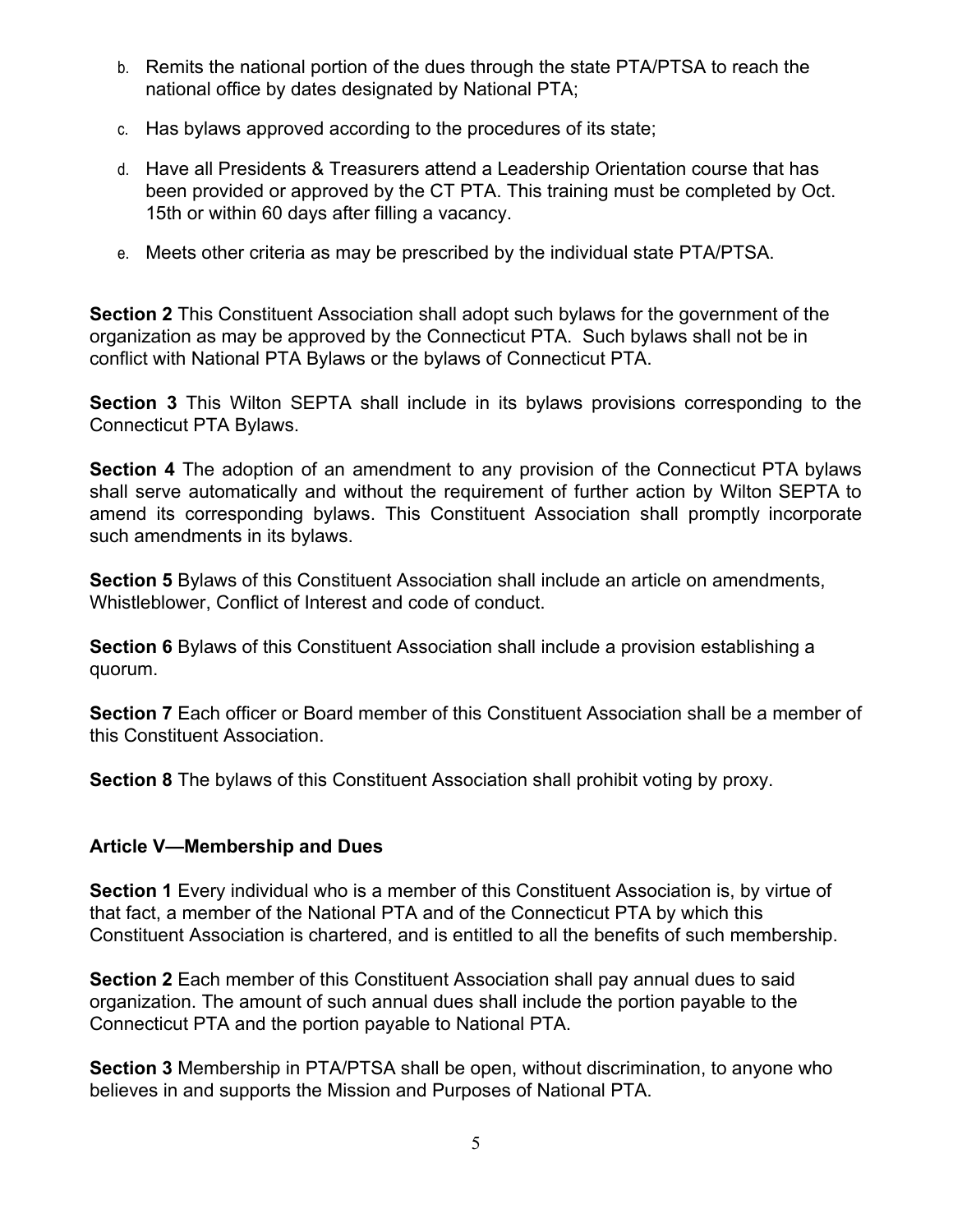**Section 4** This Constituent Association shall conduct an annual enrollment of members, but may admit persons to membership at any time.

### **Article VI—Officers**

**Section 1** The officers of this Constituent Association shall be President(s)**, [President(s) Elect if applicable]**, Vice President(s), Secretary(s), and Treasurer(s)*.*

**Section 2** Officers shall be elected in the month of **May** at the Annual Meeting. (Same month as in Article XI, Section 3)

**Section 3** The vote shall be conducted by ballot and a majority vote shall elect. When there is only one candidate for any office that election may be held by voice vote.

**Section 4** The following provisions shall govern the eligibility of individuals to be officers of **Wilton SEPTA:**

- a. Each officer shall be a member of this Constituent Association.
- b. No officer may be eligible to serve more than three consecutive terms in the same office.
- c. A person who has served in an office for more than 6 months shall be deemed to have served one full term in such office.

**Section 5** Officers shall assume their official duties following the close of the fiscal year and shall serve for a term of **3** year/s or until their successors are elected.

**Section 6** A vacancy occurring in the office of President shall be filled for the remainder of the unexpired term by the President Elect (if applicable) or the 1st Vice President (if there is no President Elect). If the President elect / 1<sup>st</sup> Vice President is unable to serve, the remainder of the unexpired term shall be filled by one (1) of the remaining vice presidents (according to the order of succession as outlined in the standing rules.) If the President Elect / 1st Vice President or any of the remaining Vice Presidents are not able to fill the position then the nominating committee shall bring forward the name of a nominee(s) to fill the President(s) position.A vacancy in the office of President Elect may be filled by an election held at the next general membership meeting or it may be filed by the Board of Directors with the understanding that the appointed individual will not automatically move into the position of President. The position of President in the latter case would have to be put on the ballot at the next regularly scheduled election. A vacancy in any office other than President or President Elect shall be filled by the Board of Directors.

**Section 7** There shall be a Nominating Committee composed of an odd number, (no less than three members, and no more than 5, who shall be elected by this Constituent Association at a regular general membership meeting at least two (2) months prior to the election of officers, as outlined in Article VI, Section 2.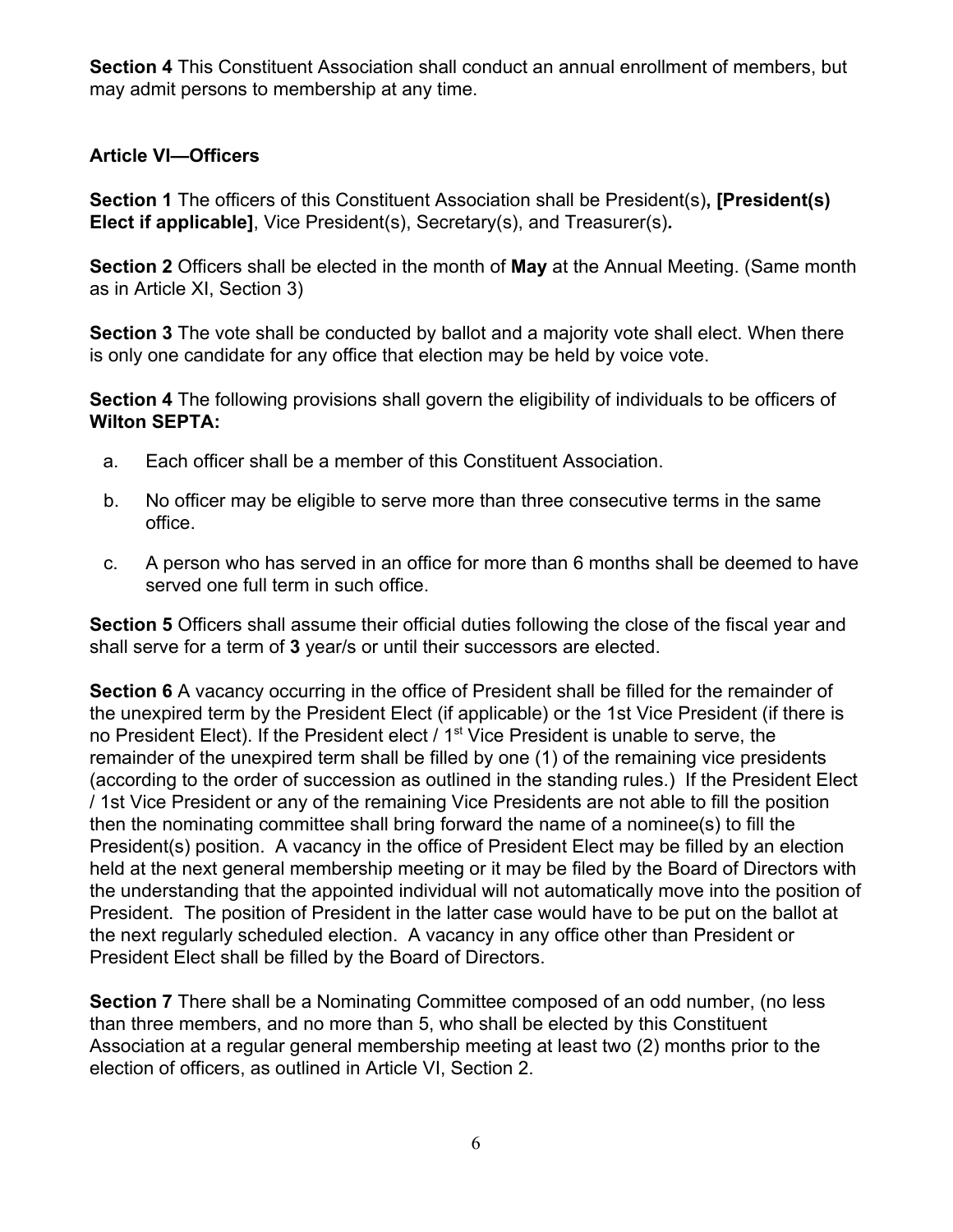- a. The committee shall elect its chair,
- b. The Nominating Committee shall serve the same term as elected officers.
- c. If a member of the Nominating Committee resigns the open position will be filled by a vote at the next general membership meeting.
- d. The nominating committee shall nominate 1 eligible person for each office to be filled and report its nominees at the regular general membership meeting one month prior to elections,
- e. Anyone wishing to run from the floor must notify the President at least **2** weeks before the date of the election, (See Article VI, Section 2)
- f. Only those individuals who are current members of this Constituent Association and who have signified their consent to serve if elected shall be nominated for, or elected to, such office,
- g. Only those individuals who have been members of this Constituent Association before **April, 30th** are eligible to vote in the current election. (See Article VI, Section 2)
- h. No members of the Nominating Committee may be nominated for any elected position.

### **Article VII—Duties of Officers**

**Section 1** The President shall:

- a. Preside at all meetings of this Constituent Association,
- b. Sign all contracts,
- c. Serve as an ex officio member of all committees except the nominating committee *(a non-voting position),*
- d. Coordinate the work of the officers and committees of this Constituent Association in order that the purposes may be promoted,
- e. Attend required training approved by the CT PTA,
- f. Perform such other duties as may be provided for by these bylaws, prescribed by the parliamentary authority, or directed by the Board of Directors or Executive Committee.

**Section 2** The Vice President(s) and/or President Elect shall:

- a. Act as aide (s) to the President,
- b. In their designated order, perform the duties of the President in the President's absence or inability to serve,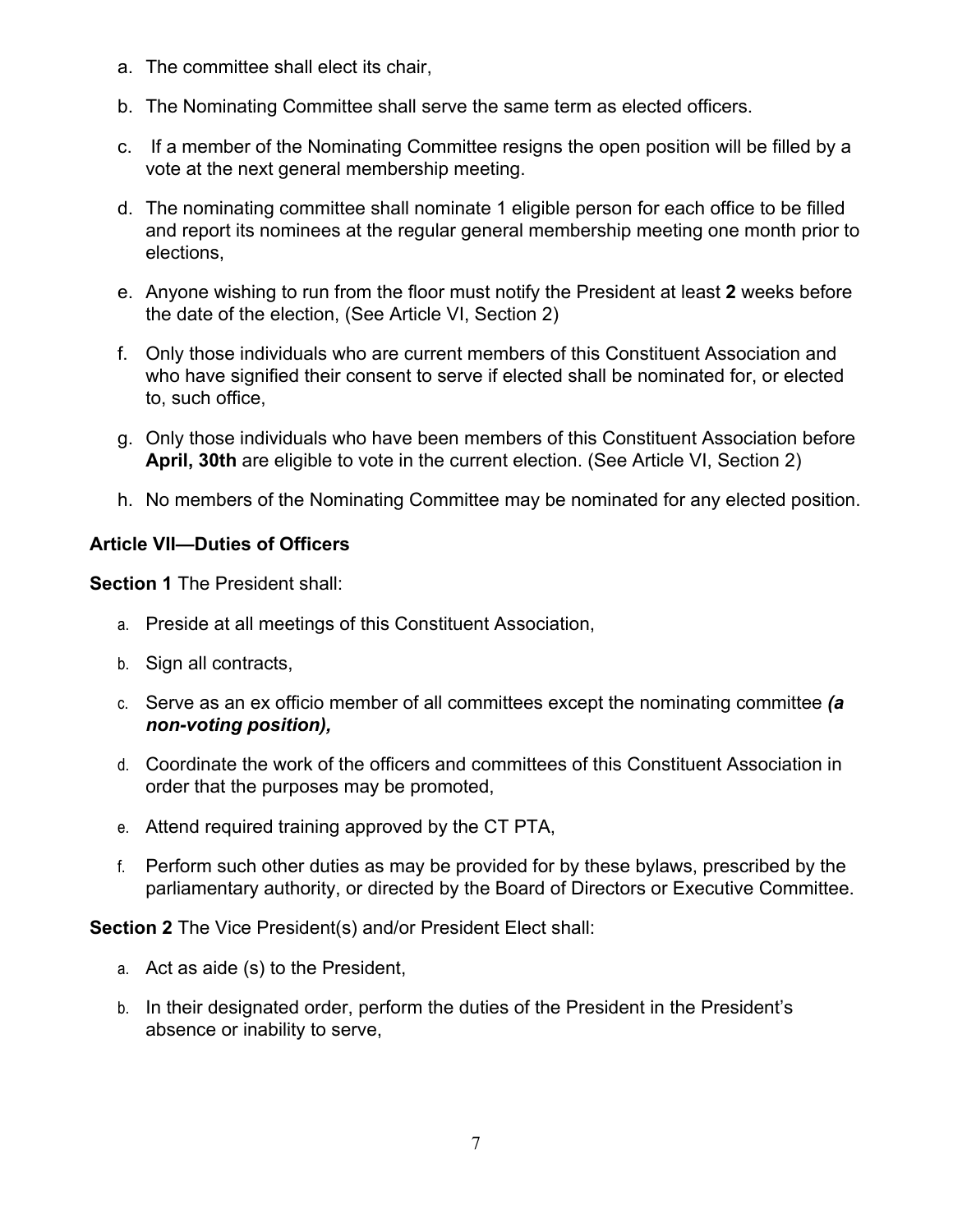c. Perform such other duties as may be provided for by these bylaws, prescribed by the parliamentary authority, or directed by the President, the Board of Directors, or the Executive Committee.

**Section 3** The Secretary shall:

- a. Record the minutes and attendance of all meetings of **Wilton SEPTA** ,
- b. Be prepared to read the records of any previous meetings,
- c. File all records,
- d. Have a current copy of the bylaws,
- e. Maintain a membership list,
- f. Perform such other duties as may be provided for by these bylaws, prescribed by the parliamentary authority, or directed by the President, the Board of Directors, or the Executive Committee.

**Section 4** The Treasurer shall:

- a. Have custody of the funds of this Constituent Association,
- b. Maintain a full account of the funds of this Constituent Association,
- c. Make disbursements as authorized by the President, Executive Board, or this Constituent Association in accordance with the budget adopted by this Constituent Association,
- d. Have monetary requests over the amount of **\$1.00** signed by two unrelated people: the Treasurer and the President or designated alternate board members.
- e. Cause to be kept a full and accurate account of the receipts and disbursements in the books belonging to **Wilton SEPTA,**
- f. Provide a full written financial statement to the Board of Directors at each meeting,
- g. Present account balances at every meeting of the association,
- h. Provide full financial statements to members only,
- i. Maintain a list of members,
- j. Submit membership fees to the state office on a monthly basis,
- k. Submit the books annually for a review or audit by a review or auditing committee selected by the Board of Directors. (*It is highly recommended that an informal review of the books be done at least one month before the new officers assume their duties.)*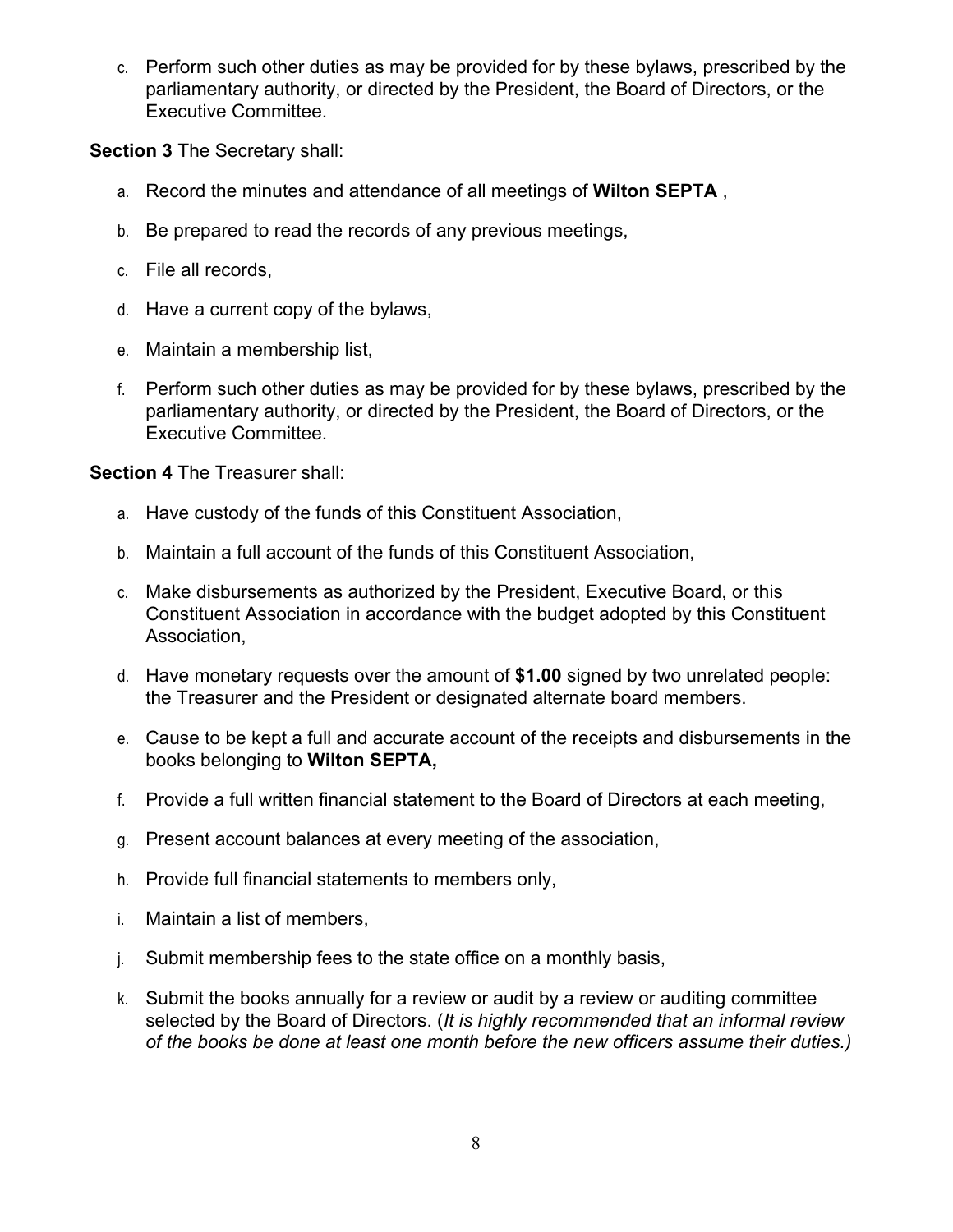- l. Report the findings of the annual review or audit to the Board of Directors and send a copy to the state office;
- m. Submit a copy of your completed IRS form 990 to Connecticut PTA. *(See Article XVII, section I).*
- n. Attend required training approved by the CT PTA,

 o. Perform such other duties as may be provided for by these bylaws, prescribed by the Parliamentary authority, or directed by the President, the Board of Directors, or the Executive Committee.

## **Article VIII—Board of Directors (THIS CAN NOT BE REMOVED…CT STATE LAW)**

**Section 1** The affairs of **Wilton SEPTA** shall be managed by the Board of Directors in the intervals between Constituent Association general membership meetings.

**Section 2** Each Board member shall be a paid member of this Constituent Association.

**Section 3** The members of the Board shall be:

- a. Elected officers,
- b. committee Chair positions and members
- c. The President may appoint a Parliamentarian to advice on Roberts Rules (a non-voting position).

**Section 4** Parliamentarian Description

a. The Parliamentarian is a consultant, commonly a professional, who advises the President and other officers, committees, and members on matters of parliamentary procedure. The Parliamentarian's role during a meeting is purely an advisory and consultative one - since parliamentary law gives to the chair alone the power to rule on questions of order or to answer parliamentary inquiries.

**Section 5** Duties of the Board shall be to

- a. Carry out such business as may be referred to it by the membership of the association,
- b. Create special committees,
- c. Create a report at the regular general membership meetings of this Constituent Association,
- d. Select an auditor or review committee to audit/review the Treasurer's accounts,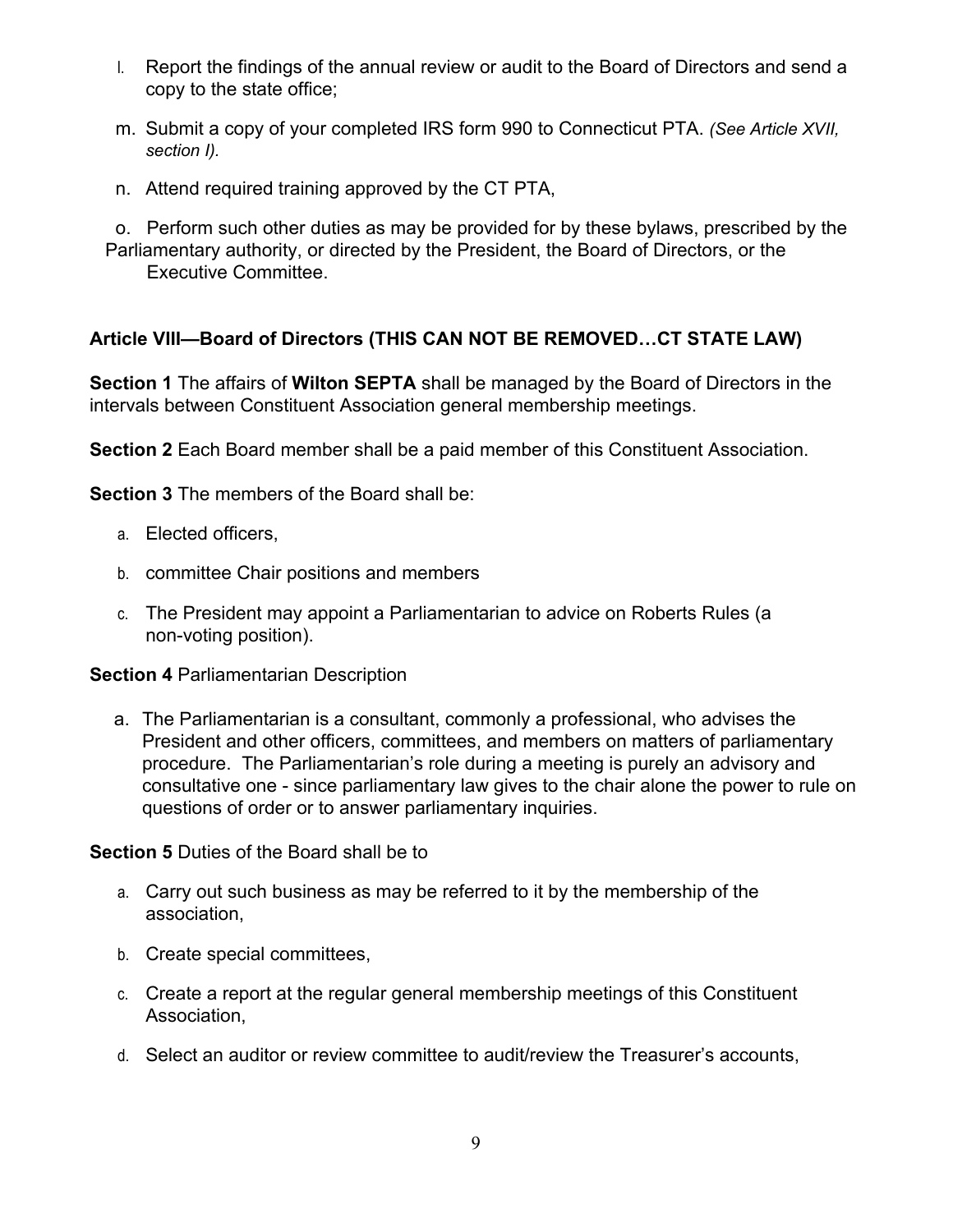- e. Prepare and submit an annual budget to this Constituent Association's general membership for adoption,
- f. Approve payment of routine bills within the limits of the approved budget,
- g. Approval of the expenditure of unbudgeted fund up to the amount of **\$ 500**/year.

**Section 6** If any member of the Board of Directors shall at any time cease to meet the qualifications or fulfill the duties of the position, that person may be removed from the Board by resolution adopted by the Board of Directors.

**Section 7** Regular meetings of the Board shall be held with the date and time to be fixed by the Board at its first meeting of the year.

**Section 8** Special meetings of the Board may be called by the President or when requested by 2 members with at least 24 hours' notice having been given to each member of the Board.

**Section 9** At all meetings of the board, a majority of the members of the Board shall constitute a quorum for the transaction of business.

**Section 10** Upon the expiration of the term of office or when individuals cease to hold the position that entitles them to be a member of the Board, they shall automatically cease to be a member of the Board and shall be relieved of all duties and responsibilities incident to such membership. All records, books, and other materials pertaining to the position shall be turned over to the President and all funds pertaining to the position shall be returned to the Treasurer within 14 days.

### **Article IX—Executive Committee**

**Section 1** There shall be an Executive Committee of **Wilton SEPTA**, the members of which shall be

a. All elected officers.

**Section 2**. Special meetings of the Executive Committee may be called by the President or when requested by 2 members with at least 24 hours' notice having been given to each member of the Executive Committee.

**Section 3** A majority of the Executive Committee shall constitute a quorum for the transaction of business.

**Section 4** Duties of the Executive Committee shall be to

- a. Transact business referred to it by the board,
- b. Appoint standing committee chairs and members,
- c. Approve the work of the committees,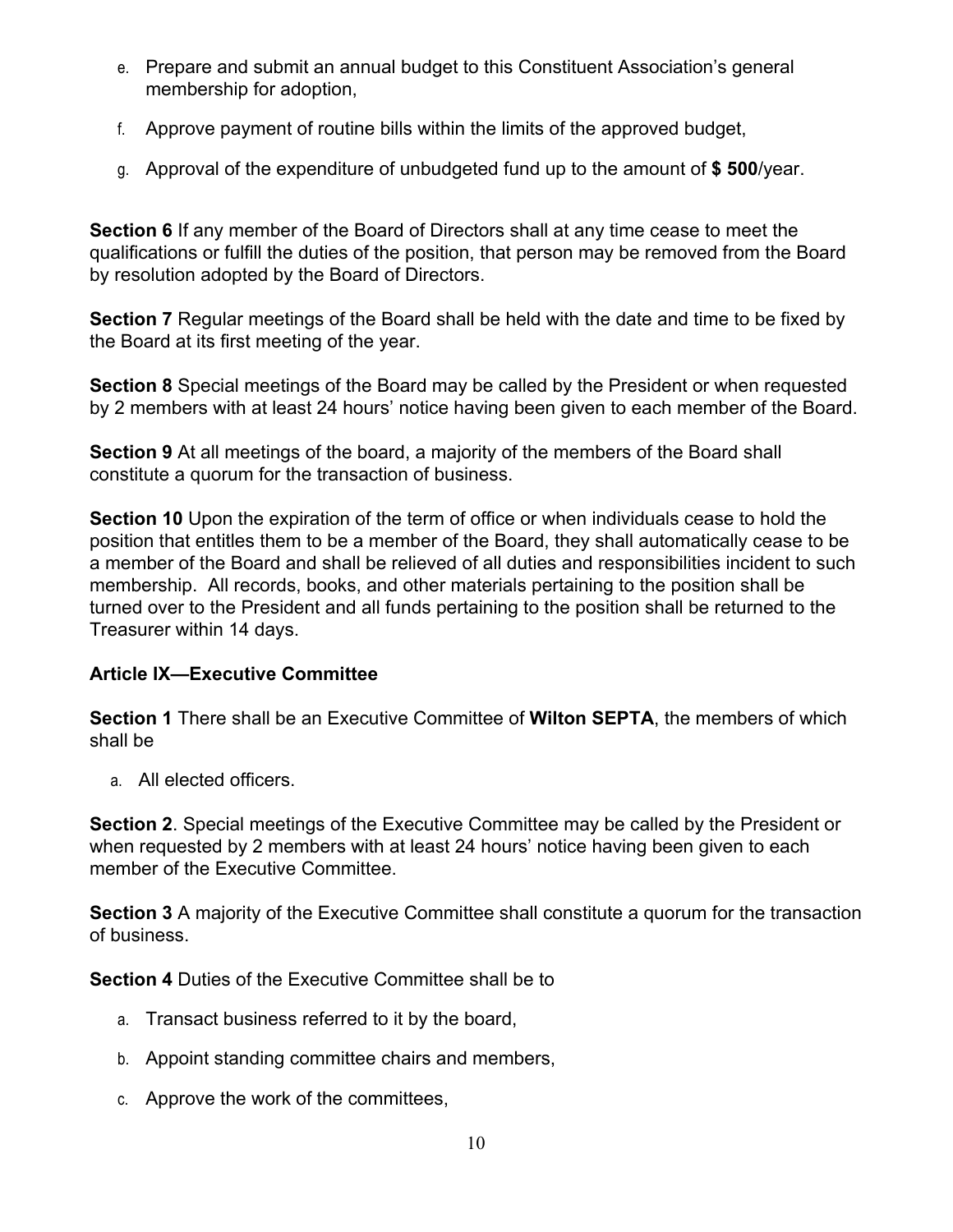d. Act in emergencies between meetings of the board.

The Executive Committee shall take no action in conflict with any action taken by the Board of Directors.

## **Article X—Committees**

**Section 1** Only members of this Constituent Association shall be eligible to serve in any elective or appointive positions.

**Section 2** The standing committees of this Constituent Association shall be

a. Nominating, Membership, Fundraising, School Representative, Educational Outreach, Community Outreach committees.

**Section 3** The Board of Directors may create such special committees, as it may deem necessary to promote the purposes of Wilton SEPTA and carry on the work of this Constituent Association.

**Section 4** The term of office of a committee chair shall be one year or until the selection of a successor.

**Section 5** The chair of each committee shall present a plan of work to the Executive Committee for approval. No committee work shall be undertaken without the consent of the Executive Committee.

## **Article XI—General Membership Meetings**

**Section 1** Regular meetings of this Constituent Association shall be held with the date and time to be fixed by the Board, unless otherwise provided by this Constituent Association, the Board of Directors, or the Executive Committee. Notice shall be given to the membership of any change of date (no less than 48 hours in advance).

**Section 2** Special meetings of this Constituent Association may be called by the President or by a majority of the Board of Directors, at least 24 hours' notice having been given.

**Section 3** The annual meeting shall be held in May. (See Article VI, Section 2)

**Section 4** The number of members that shall constitute a quorum for the transaction of business in any meeting of this Constituent Association shall be at least the number of elected officers, plus half.

**Section 5** The President may appoint a Parliamentarian to advice on Roberts Rules (a non-voting position)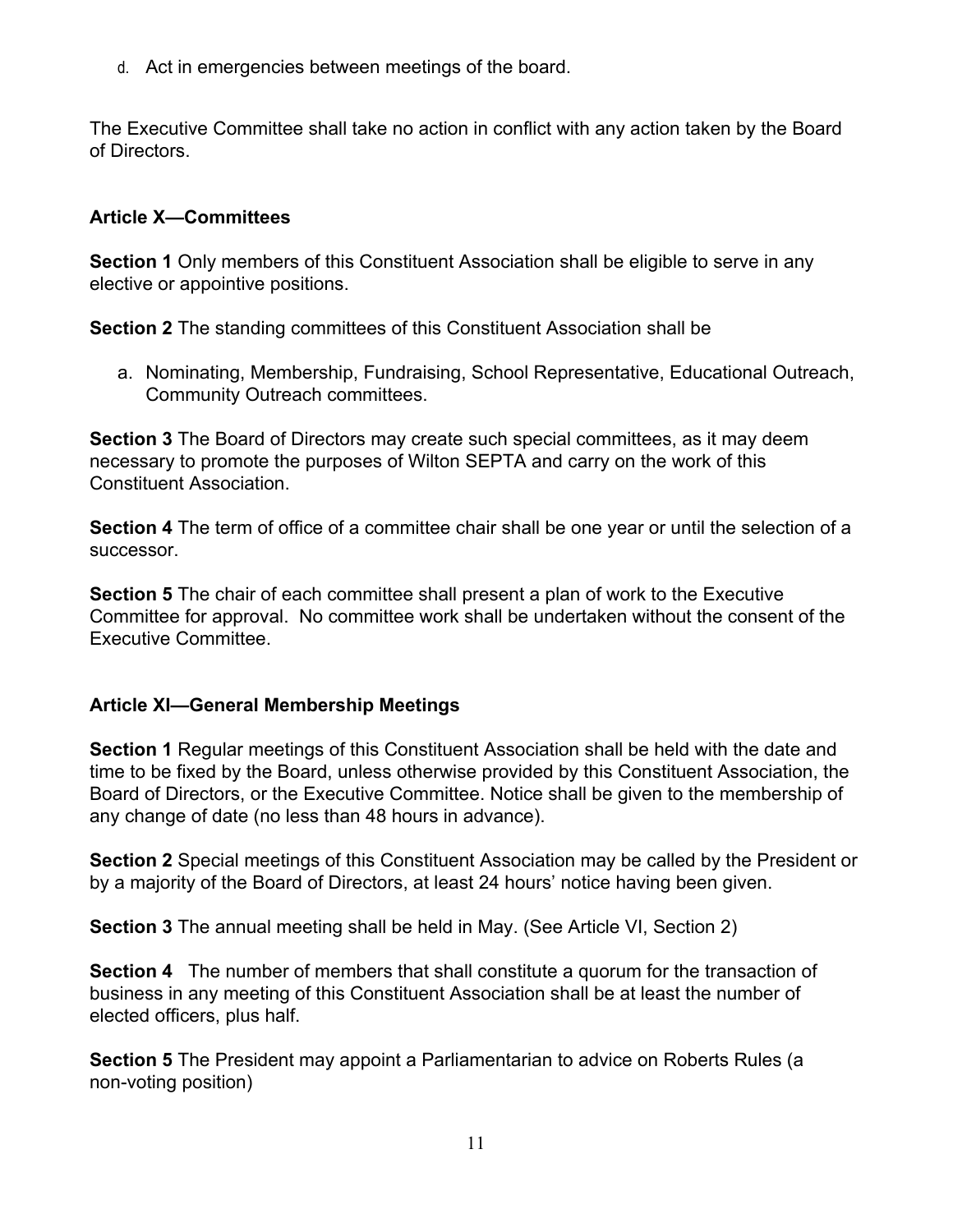a. Description: The Parliamentarian is a consultant, commonly a professional, who advises the President and other officers, committees, and members on matters of parliamentary procedure. The Parliamentarian's role during a meeting is purely an advisory and consultative one-since parliamentary law gives to the chair alone the power to rule on questions of order or to answer parliamentary inquiries.

All representatives to the council PTA/PTSA must be paid members of this Constituent Association;

## **Article XIII—Connecticut PTA Annual Meeting**

**Section 1** The voting power of the Annual Meeting shall be vested in the members of the Connecticut PTA Board of Directors, the Constituent Association Presidents or their alternates, the Constituent Association Vice-Presidents or their alternates, and one delegate for every twenty-five members of each Constituent Association according to the books of the state Treasurer as of March 15 preceding the Annual Meeting. A Constituent Association having less than twenty-five members shall be entitled to send one delegate in addition to its President and Vice-President.

- a. **Wilton SEPTA** shall send to the Annual Meeting the President or their alternate, a Vice President or their alternate and one (1) delegate for every 25 PTA members as of March 15<sup>th</sup>.
- **b.** All representatives to the Connecticut PTA Annual Meeting must be paid members of **Wilton SEPTA.**

c. Delegates and their alternates shall be appointed by the Board of Directors at least 30 days prior to the CT PTA Annual Meeting.

**Article XIV—Fiscal Year** The fiscal year of the **Wilton SEPTA** shall begin on July 1st and end on the following June 30th.

### **Article XV—Parliamentary Authority**

The rules contained in the current edition of *Robert's Rules of Order, Newly Revised* shall govern **Wilton SEPTA** in all cases in which they are applicable and in which they are not in conflict with National PTA Bylaws, the Connecticut PTA Bylaws, and special rules of order or Articles of Incorporation.

### **Article XVI—Amendments/ Revision**

**Section 1** These bylaws may be amended/revised at any regular general membership meeting of the **Wilton SEPTA** by a two-thirds vote of those present and voting, provided the amendments/ revision have been approved by the Board of Directors and notice of proposed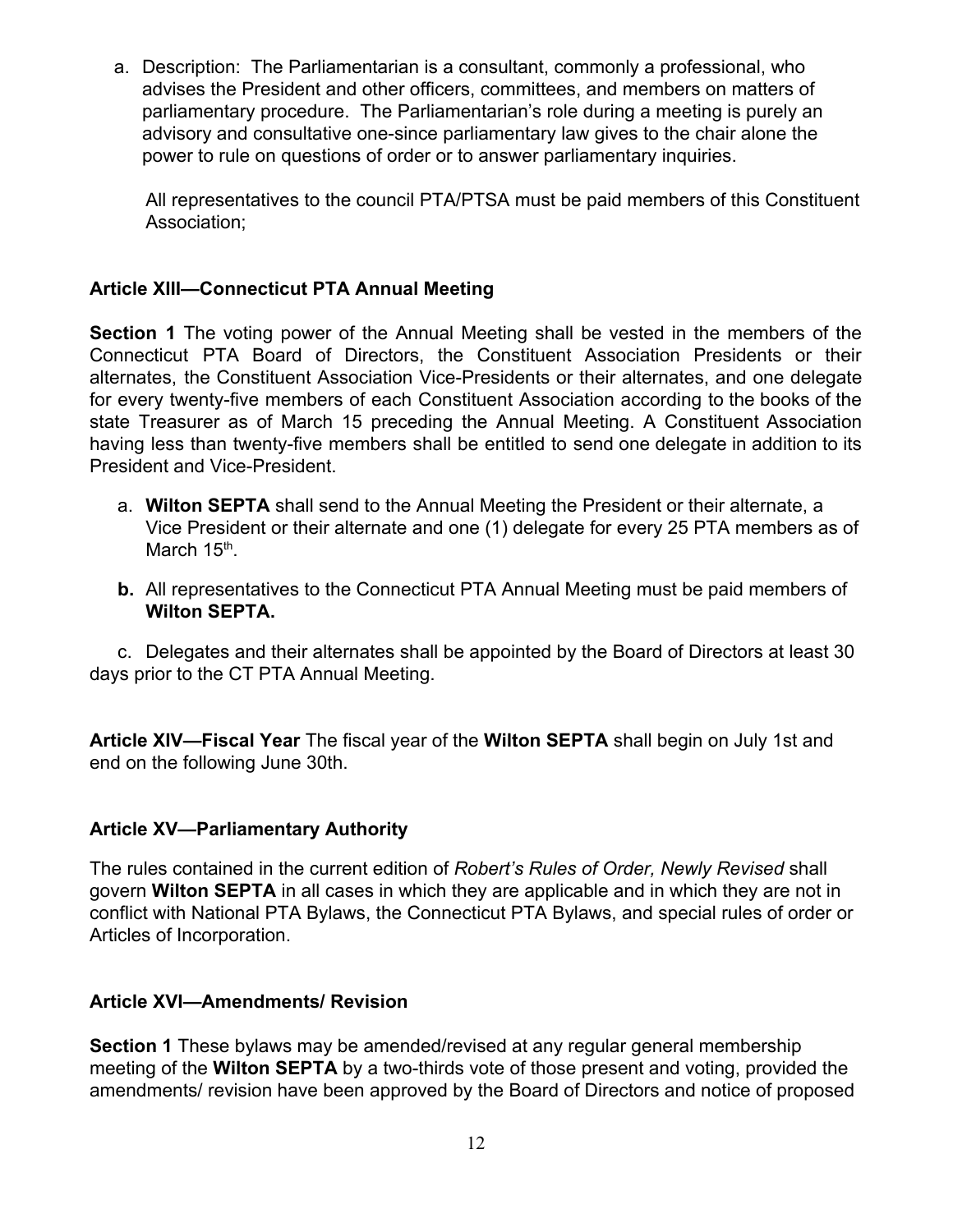amendments/ revision has been provided to the membership thirty (30) days prior to the meeting.

**Section 2** The Executive Committee or the Board of Directors by a majority vote will submit a revised set of bylaws to be approved by a two-thirds vote of those present and voting at any regular general membership (as per section 1).

**Section 3** Amendments /revised bylaws shall be in accordance with the bylaws or regulations of the Connecticut PTA. Amended or revised bylaws must be reviewed by Connecticut PTA prior to being voted in at a general membership meeting.

## **Article XVII – SEPTA Continuing Affiliation**

**Section 1** All affiliates need to be in "good standing" with the Connecticut PTA. The following Items must be sent to Connecticut PTA per the current Connecticut PTA Standards of Affiliation.

- a. Officer Information Sheet- submitted to CT PTA, by July 1<sup>st</sup>.
- b. Membership Fees. Each Constituent Association shall pay membership fees to Connecticut PTA monthly. Initial membership fees must be received by CT PTA by October 15<sup>th</sup>. The amount of such fees shall include the portion payable to National PTA.
- c. Submit Annual Review or Audit of Finance Records yearly.
- d. Copy of IRS 990 (due to IRS by Nov 15) copy to Connecticut PTA by October 31<sup>st</sup> of each year.
- e. Proof of Insurance if obtained from a provider other than AIM Insurance.

**Section 2** Additionally to be in "good standing" with the Connecticut PTA

- a. Bylaws should be updated every 3 years, not to exceed 5 years. Bylaws must be reviewed by Connecticut PTA at least every 5 years according to Connecticut PTA Standards of Affiliation and then voted in by [name of PTA] membership. Minutes from the General Membership meeting in which the revised bylaws were approved must be attached.
- b. President(s) and Treasurer(s) must attend training that has been approved by Connecticut PTA.

### **Article XVIII - Conflict of Interest**

#### **Article I Purpose**

The purpose of the conflict of interest policy is to protect the interests of this tax-exempt organization, (the "Organization), when it is contemplating entering into a transaction or arrangement that might benefit the private interest of an officer or director of the Organization or might result in a possible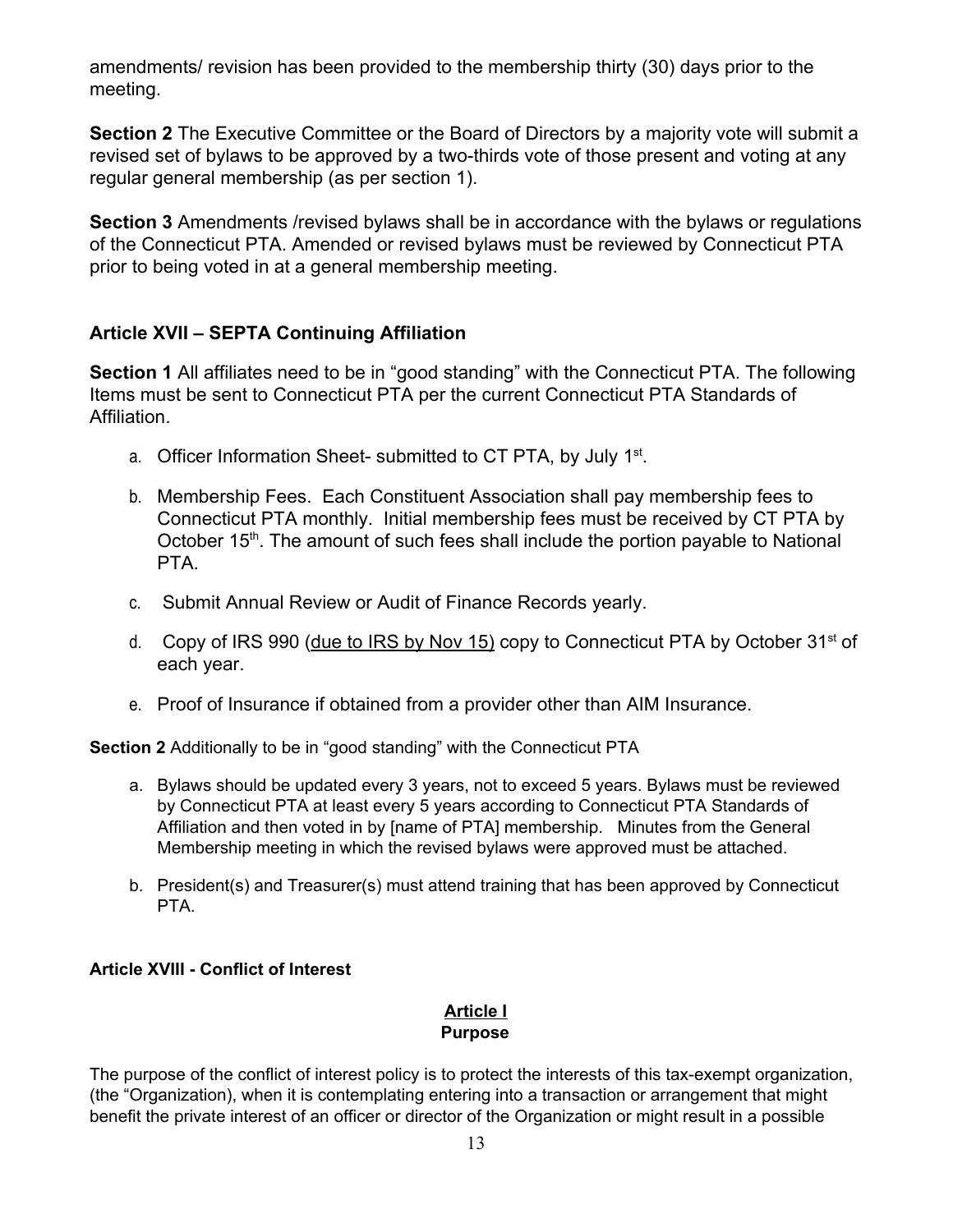excess benefit transaction. This policy is intended to supplement but not replace any applicable state and federal laws governing conflict of interest applicable to nonprofit and charitable organizations.

## **Article II Definitions**

#### **1. Interested Person**

Any director, principal officer, or member of a committee with governing board delegated powers, who has a direct or indirect financial interest, as defined below, is an interested person.

#### **2. Financial Interest**

A person has a financial interest if the person has, directly or indirectly, through business, investment or family:

- a. An ownership or investment interest in any entity with which the Organization has a transaction or arrangement,
- b. A compensation arrangement with any entity with which the Organization has a transaction or arrangement, or
- c. A proposed ownership or investment interest in, or compensation arrangement with, any entity or individual with which the Organization is negotiating a transaction or arrangement. Compensation includes direct and indirect remuneration as well as gifts or favors that are not insubstantial.

A financial interest is not necessarily a conflict of interest. Under Article III, a person who has a financial interest may have a conflict of interest only if the appropriate governing board or committee decides that a conflict of interest exists.

#### **Article III Procedures**

- a. In connection with any actual or possible conflict of interest, an interested person must disclose the existence of the financial interest and be given the opportunity to disclose all material facts to the directors and members of committees with governing board delegated powers considering the proposed transaction or arrangement.
- b. The remaining Board or committee members shall decide if a conflict of interest exists.
- c. After disclosure of the financial interest and all material facts, and after any discussion with the interested person, he/she shall leave the governing board or committee meeting while the determination of a conflict of interest is discussed and voted upon.
- d. An interested person may make a presentation at the governing board or committee meeting, but after presentation, he/she shall leave the meeting during the discussion of, and vote on, the transaction or arrangement involving the possible conflict of interest.

#### **Article XIV: Whistle Blower Policy**

**Section 1**. **Wilton SEPTA** requires Board members, all officers, committee chairs and members to observe high standards of business and personal ethics in the conduct of their duties and responsibilities. As affiliates and representatives of the **Wilton SEPTA** we must practice honesty and integrity in fulfilling our responsibilities and comply with all applicable laws and regulations.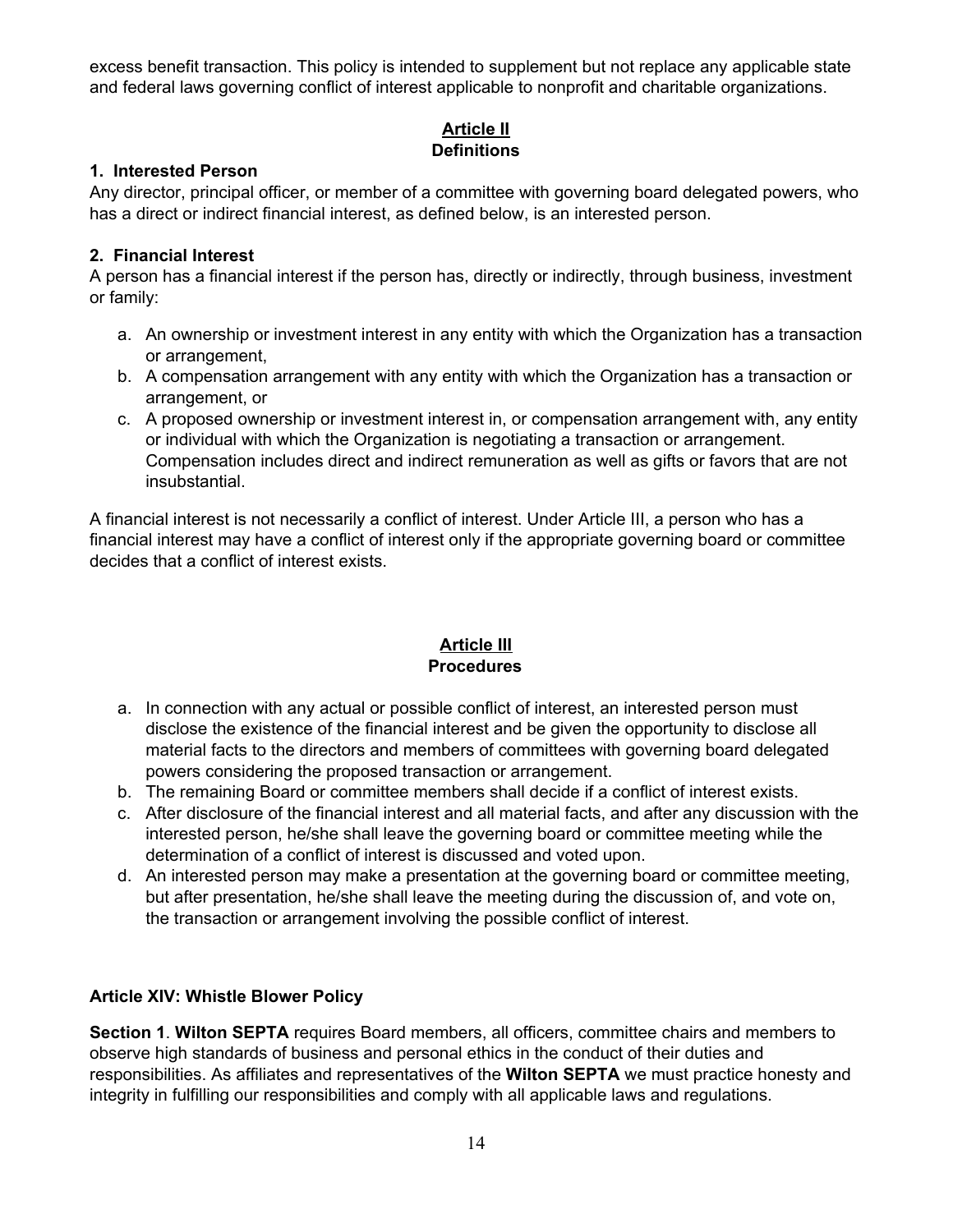**Section 2**. This Whistleblower is intended to encourage and enable employees and others to raise serious concerns internally so that **Wilton SEPTA** can address and correct inappropriate conduct and actions. It is the responsibility of all Board members, officers, employees and volunteers to report concerns about violations of **Wilton SEPTA**'s code of ethics or suspected violations of law or regulations that govern **Wilton SEPTA**'s operations.

**Section 3**. It is contrary to the values of **Wilton SEPTA** for anyone to retaliate against any Board member, officer, and employee or volunteer who in good faith reports an ethics violation, or a suspected violation of law, such as a complaint of discrimination, or suspected fraud, or suspected violation of any regulation governing the operations of **Wilton SEPTA**. An employee or volunteer who retaliates against someone who has reported a violation in good faith is subject to discipline up to and including termination of employment and or rescission of membership rights.

**Section 4**. **Wilton SEPTA** has an open door policy and suggests that all Board members, officers, committee chairs and staff share their questions, concerns, suggestions or complaints with their **President**. If you are not comfortable speaking with your **President** or you are not satisfied with your President's response, you are encouraged to speak with the Treasurer of **Wilton SEPTA**. Board Members or officers are required to report complaints or concerns about suspected ethical and legal violations in writing to the **Wilton SEPTA**'s President or Treasurer. If you are not satisfied with the response from your President and or Treasurer, you may contact Connecticut PTA for further guidance.

**Section 5**. **Wilton SEPTA**'s Treasurer is responsible for ensuring that all complaints about unethical or illegal conduct are investigated and resolved. The Treasurer will advise the **SEPTA** President of all complaints and their resolution and will report at least annually on compliance activity relating to accounting or alleged financial improprieties.

**Section 6**. **Wilton SEPTA's** Treasurer shall immediately notify the Audit Committee/Finance Committee of any concerns or complaint regarding corporate accounting practices, internal controls or auditing and work with the committee until the matter is resolved.

**Section 7**. Anyone filing a written complaint concerning a violation or suspected violation must be acting in good faith and have reasonable grounds for believing the information disclosed indicates a violation. Any allegations that prove not to be substantiated and which prove to have been made maliciously or knowingly to be false will be viewed as a serious disciplinary offense.

**Section 8**. Violations or suspected violations may be submitted on a confidential basis by the complainant. Reports of violations or suspected violations will be kept confidential to the extent possible, consistent with the need to conduct an adequate investigation.

**Section 9. Wilton SEPTA**'s President will notify the person who submitted a complaint and acknowledge receipt of the reported violation or suspected violation. All reports will be promptly investigated and appropriate corrective action will be taken if warranted by the investigation.

### **Article XV: Code of Conduct:**

#### I. Introduction

What is a Code of Conduct? A code of conduct is a set of guiding principles that act as a benchmark for professional behavior.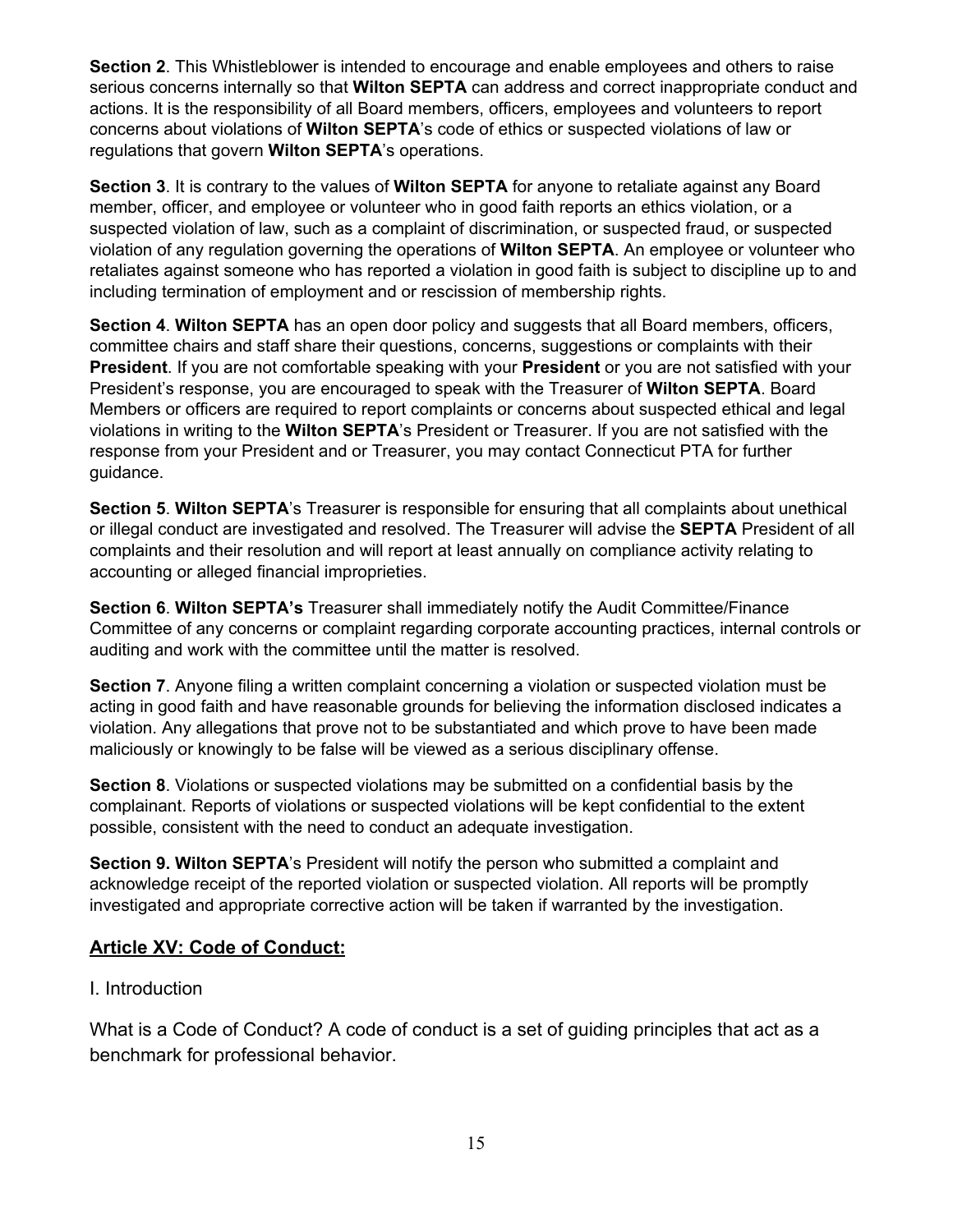It is not a legal document based on enforcement and punishment. Instead, it's a promise to adhere to the values we all share as PTA members such as:

- \* Honesty
- \* Respect
- \* Responsibility
- \* Fairness and
- \* Compassion
- II. Associational values

As a **Wilton SEPTA** Board member I promise to abide by the fundamental values that underpin all the activities of this association. I will never forget that it is all about the children.

These are:

A. Integrity and honesty

These will be the hallmarks of all conduct when dealing with colleagues within **Wilton SEPTA** and equally when dealing with individuals and institutions outside it. As a Board Member I will treat those I come in contact with, with the same courtesy and consideration I expect from others.

## B. Accountability

The activities I perform for the board will be able to stand the test of scrutiny by the members, the general public and I.R.S. and other nonprofit regulators if applicable.

### C. Transparency

PTA strives to maintain an atmosphere of openness throughout the association. Our members decide the course of our association and we keep them informed at all times.

D. Law, mission, policies

- I will not break the law or go against charity regulations in any aspect of my role as a board member.
- I will support the mission of **Wilton SEPTA** and consider myself its guardian.
- I will abide by the **Wilton SEPTA** policies as outlined in our bylaws.

III. Conflicts of interest

● I will always strive to act in the best interests of the **Wilton SEPTA**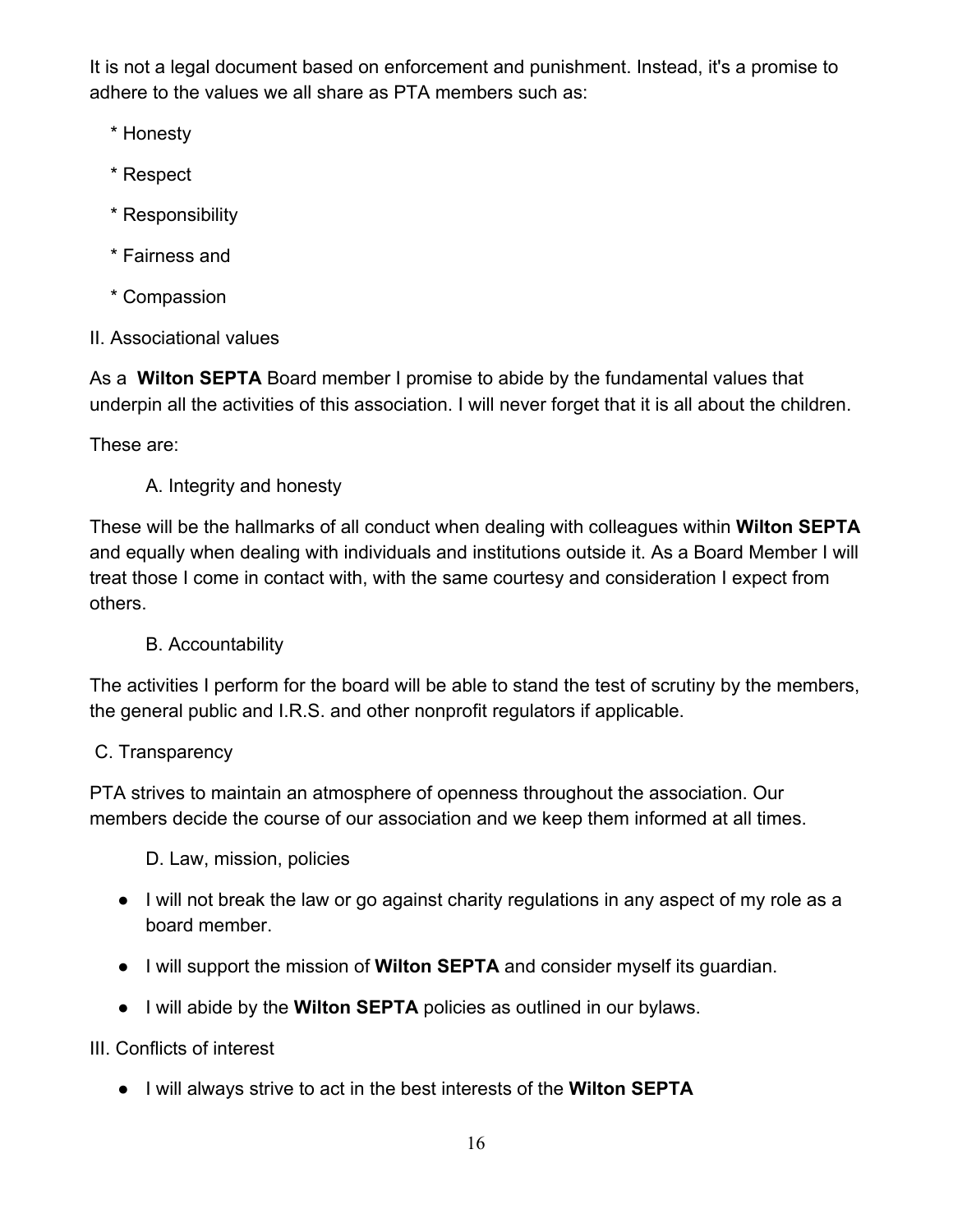- I will declare any conflict of interest, or any circumstance that might be viewed by others as a conflict of interest, as soon as it arises.
- If I am uncertain whether or not a conflict exists I will consult with the executive board and abide by their decision.

IV. Person to person

- I will not break the law, go against nonprofit regulations or act in disregard of associational policies in my relationships with fellow board members, school staff, volunteers, fellow PTA members or anyone I come into contact with in my role as a **Wilton SEPTA** Board member.
- I will strive to establish respectful, collegial and courteous relationships with all I come into contact with in my role as a **Wilton SEPTA** Board member.
- I will agree to disagree when necessary without anger or rancor.

# V. Protecting the association's reputation

- I will not speak as a Board member of this **Wilton SEPTA** to the media or in a public forum without the prior knowledge and approval of the President. However, I still maintain all rights to speak as a private citizen in such forums.
- When prior consent has not been obtained, I will inform the President at once when I have spoken as a **Wilton SEPTA** Board member to the media or in a public forum.
- When I am speaking as a **Wilton SEPTA** board member, my comments will reflect current associational policy and positions even when these do not agree with my personal views.
- When speaking as a private citizen I will strive to uphold the reputation of the **Wilton SEPTA** and those who work in it.
- I will respect the **Wilton SEPTA**, board and individual confidentiality.
- I will not share working copies of documents or other associational information until those materials have been finalized and are available for release to the general public.

VI. Personal gain

- I will not personally gain materially or financially from my role as board member, nor will I permit others to do so as a result of my actions or negligence.
- I will document expenses and seek reimbursement according to procedure.
- I will not accept substantial gifts or hospitality intended for my personal use.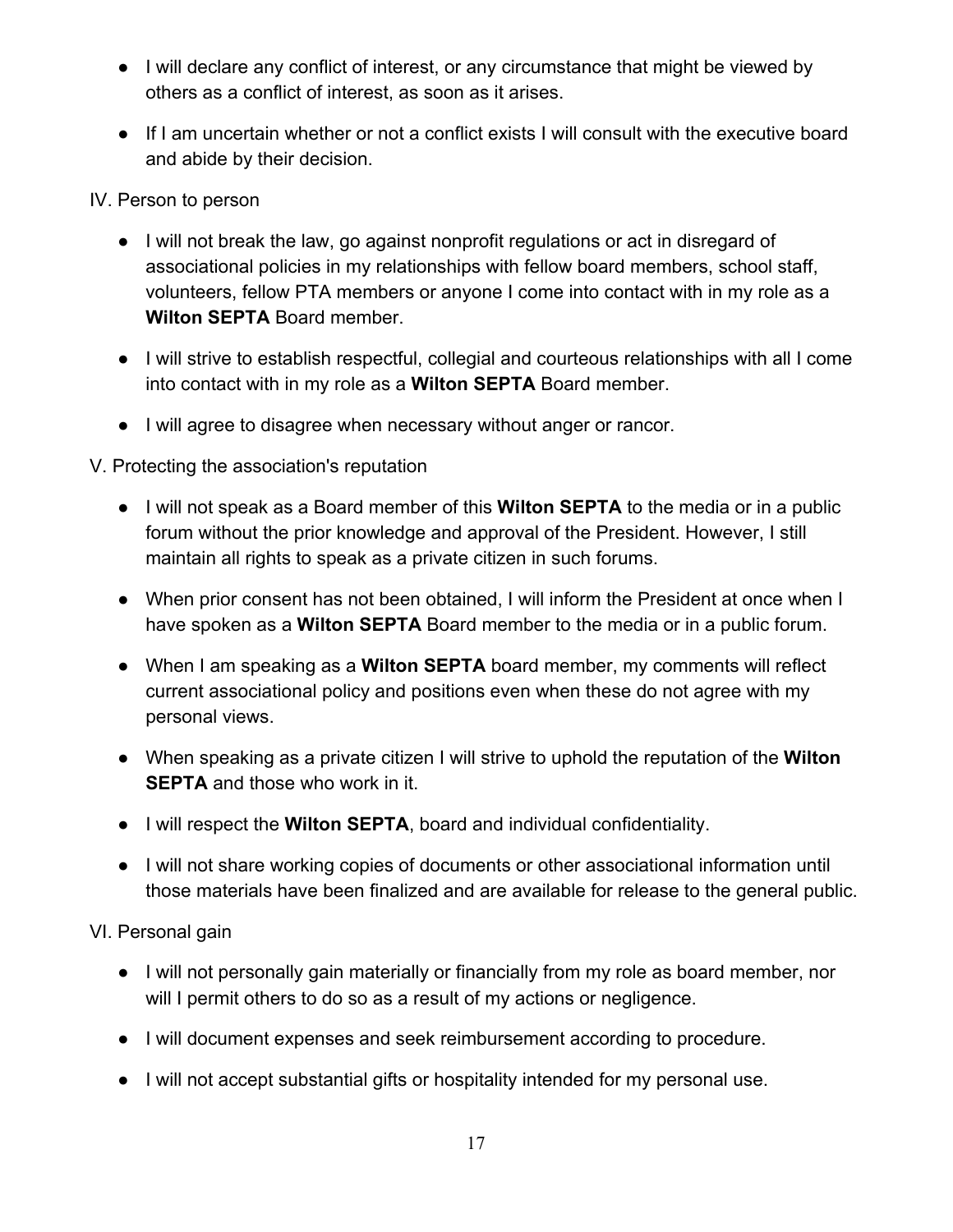● I will use **Wilton SEPTA** resources responsibly, when authorized, in accordance with procedure.

VII. In the boardroom

- I will strive to embody the principles of leadership in all my actions and live up to the trust placed in me by the **Wilton SEPTA** membership.
- I will abide by board governance procedures and practices.
- I will strive to attend all board meetings, giving apologies ahead of time to the President (Chair) if unable to attend.
- I will study the agenda and other information sent me in good time prior to the meeting and be prepared to debate and vote on agenda items during the meeting.
- I will honor the authority of the President (Chair) and respect his or her role as meeting leader.
- I will engage in debate and voting in meetings according to Robert's Rules, maintaining a respectful attitude toward the opinions of others while making my voice heard.
- I will accept a majority board vote on an issue as decisive and final.
- I will maintain confidentiality about what goes on in the boardroom unless authorized by the President (Chair) or board to speak of it.
- I will participate in induction, training and development activities for Board members.

VIII. Leaving the board

- I understand that substantial breach of any part of this code may result in my removal from the board.
- Should I resign from the board I will inform the President (Chair) in advance in writing, stating my reasons for resigning. Additionally, I will participate in an exit interview.

 Note: This Code of Conduct was adapted primarily from the National Council for Voluntary Associations' (NCVO) sample trustee code of conduct.